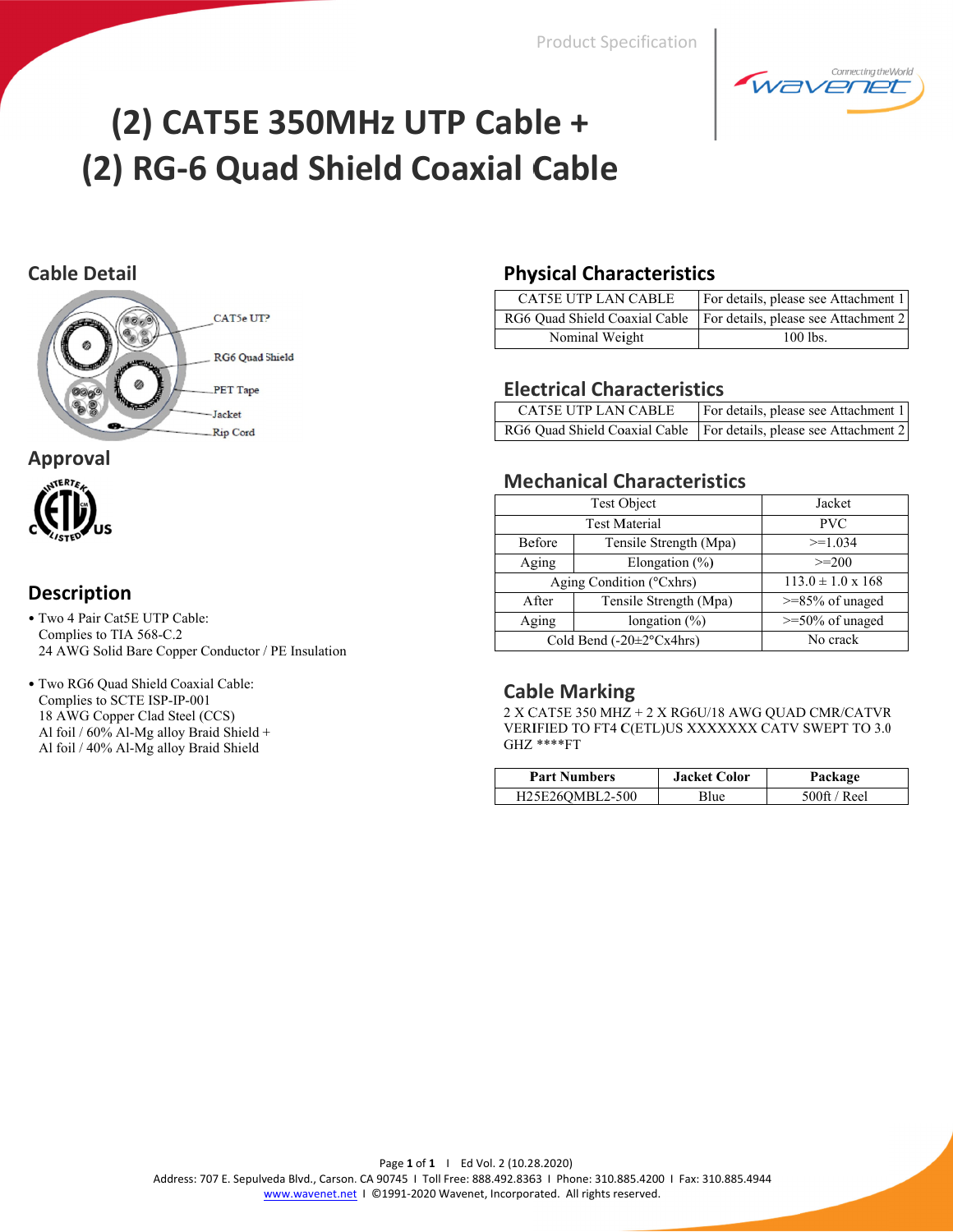**Product Specification** 



# (2) CAT5E 350 MHz UTP + (2) RG-6 Quad **Attachment 1**

| Cable Detail                                                                                                                                                                                                                                                                                                                                                            |                                                     |                                   |                                    |                                                       |                       |  |
|-------------------------------------------------------------------------------------------------------------------------------------------------------------------------------------------------------------------------------------------------------------------------------------------------------------------------------------------------------------------------|-----------------------------------------------------|-----------------------------------|------------------------------------|-------------------------------------------------------|-----------------------|--|
| OUTEF<br><b>JACKET</b><br>24 AWG<br>CONDUCTOR<br><b>INSULATION</b><br><b>RIP CORD</b>                                                                                                                                                                                                                                                                                   |                                                     |                                   |                                    |                                                       |                       |  |
|                                                                                                                                                                                                                                                                                                                                                                         |                                                     | <b>Description</b>                |                                    |                                                       |                       |  |
| 24 AWG Cat5E CMR, High-Performance Data Cable                                                                                                                                                                                                                                                                                                                           |                                                     |                                   |                                    |                                                       |                       |  |
|                                                                                                                                                                                                                                                                                                                                                                         |                                                     |                                   |                                    |                                                       |                       |  |
| <b>Applicable Standards</b><br>• ETL Listed Type CMR<br>• C(ETL) listed CMG FT4<br>• ETL Verified to TIA - 568-C.2, and ISO/IEC 11801<br>• RoHS Compliant<br>$\bullet$ ATM 155 Mbps<br>· Ethernet 10BASE-T, 100BASE-TX, 100BASE-VG, 100BASE-T4<br>• 1000 Mbps 1000BASE-T Gigabit Ethernet <sup>TM</sup> (IEEE 802.3)<br>• 16 Mbps Token Ring <sup>TM</sup> (IEEE 802.5) |                                                     |                                   |                                    |                                                       |                       |  |
| Intertek                                                                                                                                                                                                                                                                                                                                                                |                                                     | <b>TIA 568-C.2</b>                |                                    |                                                       |                       |  |
|                                                                                                                                                                                                                                                                                                                                                                         |                                                     | <b>Physical Characteristics</b>   |                                    |                                                       |                       |  |
| Conductor Material                                                                                                                                                                                                                                                                                                                                                      |                                                     |                                   |                                    | Solid Annealed Bare Copper                            |                       |  |
| Number of Conductor Pairs                                                                                                                                                                                                                                                                                                                                               |                                                     |                                   |                                    | 4                                                     |                       |  |
| Size                                                                                                                                                                                                                                                                                                                                                                    |                                                     |                                   |                                    | 24 AWG                                                |                       |  |
| Solid<br>Stranding                                                                                                                                                                                                                                                                                                                                                      |                                                     |                                   |                                    |                                                       |                       |  |
| <b>Insulation Material</b>                                                                                                                                                                                                                                                                                                                                              | Polyethylene                                        |                                   |                                    |                                                       |                       |  |
| Overall Diameter                                                                                                                                                                                                                                                                                                                                                        |                                                     |                                   |                                    | $0.035$ in. $\pm 0.0002$ in                           |                       |  |
| Average Thickness                                                                                                                                                                                                                                                                                                                                                       |                                                     |                                   |                                    | $0.0081$ in                                           |                       |  |
| Jacket Material                                                                                                                                                                                                                                                                                                                                                         |                                                     |                                   |                                    | Flame Retardant PVC                                   |                       |  |
| Average Wall Thickness                                                                                                                                                                                                                                                                                                                                                  |                                                     |                                   |                                    | $0.023$ in.                                           |                       |  |
| Nominal Outer Diameter                                                                                                                                                                                                                                                                                                                                                  |                                                     |                                   |                                    | $0.200$ in. $\pm 0.008$ in.                           |                       |  |
| Nominal Weight                                                                                                                                                                                                                                                                                                                                                          |                                                     |                                   |                                    | 20 lbs.                                               |                       |  |
| Shield Material                                                                                                                                                                                                                                                                                                                                                         |                                                     |                                   |                                    | Unshielded                                            |                       |  |
| Ripcord                                                                                                                                                                                                                                                                                                                                                                 |                                                     |                                   |                                    | Yes                                                   |                       |  |
|                                                                                                                                                                                                                                                                                                                                                                         |                                                     | <b>Mechanical Characteristics</b> |                                    |                                                       |                       |  |
|                                                                                                                                                                                                                                                                                                                                                                         |                                                     | Installation                      | $0^{\circ}$ C to + 60 $^{\circ}$ C |                                                       |                       |  |
| <b>Temperature Rating</b>                                                                                                                                                                                                                                                                                                                                               |                                                     | Operating                         |                                    | -20 $\mathrm{^{\circ}C}$ to + 75 $\mathrm{^{\circ}C}$ |                       |  |
| Tensile Strength                                                                                                                                                                                                                                                                                                                                                        |                                                     | Before                            |                                    | $>= 13.8 \text{ Mpa}$                                 |                       |  |
| Elongation                                                                                                                                                                                                                                                                                                                                                              |                                                     | Aging                             |                                    | $>= 100\%$                                            |                       |  |
|                                                                                                                                                                                                                                                                                                                                                                         |                                                     |                                   |                                    | $100^{\circ}$ C x 240 hours                           |                       |  |
|                                                                                                                                                                                                                                                                                                                                                                         | Aging Condition<br>After<br>$\approx$ 85% of unaged |                                   |                                    |                                                       |                       |  |
|                                                                                                                                                                                                                                                                                                                                                                         |                                                     | Aging                             |                                    | $\ge$ 50% of unaged                                   |                       |  |
|                                                                                                                                                                                                                                                                                                                                                                         |                                                     | <b>Insulation Colors</b>          |                                    |                                                       |                       |  |
| Pair 1                                                                                                                                                                                                                                                                                                                                                                  |                                                     | White / Blue                      |                                    |                                                       | Blue                  |  |
| Pair 2                                                                                                                                                                                                                                                                                                                                                                  |                                                     | White / Orange                    |                                    |                                                       | Orange                |  |
| Pair 3<br>Pair <sub>4</sub>                                                                                                                                                                                                                                                                                                                                             |                                                     | White / Green<br>White / Brown    |                                    |                                                       | Green<br><b>Brown</b> |  |
| <b>Part Numbers</b>                                                                                                                                                                                                                                                                                                                                                     |                                                     | <b>Jacket Color</b>               |                                    |                                                       | Package               |  |
| Black, Blue, Green, Grey,<br>1000FT / Reel<br><b>5E04URXX4</b><br>Orange, Pink, Purple, Red,<br>White, Yellow                                                                                                                                                                                                                                                           |                                                     |                                   |                                    |                                                       |                       |  |

#### **Electrical Characteristics**

| Max. Conductor DC Resistance $\omega$ 20°C     | $9.65 \Omega / 100$ Meters |
|------------------------------------------------|----------------------------|
| Maximum DC Resistance Unbalanced @ 20°C        | 5%                         |
| Max. Pair-to-Pair Ground Capacitance Unbalance | 330 pF / 100 Meters        |
| Characteristic Impedance ( $1 \sim 350$ MHz)   | $100 \pm 15 \Omega$        |
| Mutual Capacitance                             | $5.6$ nF $/$ 100 Meters    |
| Max. Delay Skew                                | 40 nS / 100 Meters         |

#### **Electrical Performance**

| Frequency               | <b>Attenuation</b> |                  |              | <b>Return loss</b> | <b>NEXT</b>              |                   | <b>PS-NEXT</b> |                  |
|-------------------------|--------------------|------------------|--------------|--------------------|--------------------------|-------------------|----------------|------------------|
| (MHz)                   | (dB/100m)          |                  | (dB)         |                    | (dB)                     |                   | (dB)           |                  |
|                         | Max.               | Typ.             | Min.         | Typ.               | Min.                     | Typ.              | Min.           | Typ.             |
| 0.772                   | 1.8                | 1.5              | 23.0         | 33.0               | 72.0                     | $\overline{81.1}$ | 70.0           | 78.7             |
| 1                       | 2.0                | 1.8              | 23.0         | 38.6               | 70.3                     | 79.4              | 68.3           | 76.9             |
| $\overline{\mathbf{4}}$ | 4.1                | 3.6              | 23.0         | 39.8               | 61.2                     | 69.9              | 59.3           | 67.4             |
| 8                       | 5.8                | $\overline{5.1}$ | 24.5         | 38.2               | 56.8                     | 61.9              | 54.8           | 59.4             |
| 10                      | 6.5                | 5.8              | 25.0         | 38.0               | 55.3                     | 62.4              | 53.5           | 59.9             |
| 16                      | 8.2                | 7.4              | 25.0         | 37.4               | 52.3                     | 57.8              | 50.3           | 55.2             |
| 20                      | 9.3                | 8.2              | 25.0         | 36.8               | 50.8                     | 56.4              | 48.8           | 53.8             |
| 25                      | 10.4               | 9.3              | 24.3         | 35.2               | 49.3                     | 56.3              | 47.3           | 53.6             |
| 31.25                   | 11.7               | 10.5             | 23.6         | 33.3               | 47.9                     | 53.8              | 45.9           | 51.1             |
| 62.5                    | 17.0               | 14.9             | 21.5         | 32.2               | 43.4                     | 49.8              | 41.4           | 47.4             |
| 100                     | 22.0               | 19.2             | 20.1         | 31.3               | 40.3                     | 47.5              | 38.3           | 45.0             |
| 155                     | 28.1               | 24.2             | 18.8         | 29.8               | 37.4                     | 45.1              | 35.4           | 42.6             |
| 200                     | 32.4               | 27.3             | 18.0         | 28.5               | 35.7                     | 43.3              | 33.7           | 40.2             |
| 250                     | 38.9               | 30.9             | 17.5         | 27.3               | 34.8                     | 41.4              | 32.5           | 39.0             |
| 300                     | 41.0               | 34.1             | 16.8         | 25.6               | 33.1                     | 40.2              | 31.1           | 37.7             |
| 350                     | 44.9               | 37.8             | 16.3         | 23.2               | 32.1                     | 39.0              | 30.1           | 36.5             |
|                         |                    |                  |              |                    |                          |                   |                |                  |
| Frequency               | <b>ELFEXT</b>      |                  |              | <b>PS-ELFEXT</b>   | <b>ACR</b>               |                   | <b>PS-ACR</b>  |                  |
| (MHz)                   | (dB/100m)          |                  | (dB)         |                    |                          | Typ $(dB)$ .      | Typ(dB)        |                  |
|                         | Min.               | Typ.             | Min.         | Typ.               | Min.                     | Typ.              | Min.           | Typ.             |
| 0.772                   | 66.0               | 73.3             | 63.0         | 72.7               | 70.2                     | 79.2              | 68.2           | 77.0             |
| $\mathbf{1}$            | 63.8               | 71.3             | 60.8         | 70.6               | 68.2                     | 77.6              | 66.3           | 75.0             |
| 4                       | 51.7               | 59.4             | 48.7         | 58.7               | 57.2                     | 66.3              | 55.2           | 63.5             |
| 8                       | 45.7               | 53.2             | 42.7         | 51.1               | 51.0                     | 59.8              | 49.0           | 56.9             |
| 10                      | 43.8               | 50.5             | 40.8         | 49.7               | 48.8                     | 56.6              | 47.0           | 53.7             |
| 16                      | 39.7               | 47.0             | 36.7         | 45.1               | 43.0                     | 53.0              | 42.1           | 47.4             |
| 20                      | 37.7               | 45.0             | 34.7         | 43.6               | 41.5                     | 50.5              | 39.5           | 45.0             |
| 25                      | 35.8               | 43.3             | 32.8         | 42.0               | 38.9                     | 47.0              | 36.9           | 43.7             |
| 31.25                   | 33.9               | 41.3             | 30.9         | 40.5               | 36.5                     | 43.3              | 34.2           | 40.0             |
| 62.5                    | 27.8               | 35.8             | 24.8         | 34.5               | 26.4                     | 35.0              | 24.4           | 31.2             |
| 100                     | 23.8               | 31.3             | 20.8         | 30.3               | 18.3                     | 26.2              | 16.3           | 24.2             |
| 155                     | 19.9               | 27.5             | 16.9         | 26.9               | 10.0                     | 20.9              | 7.3            | 15.9             |
| 200                     | 17.7               | 24.7             | 14.7         | 24.5               | 5.0                      | 16.0              | 2.0            | 10.0             |
| 250                     | 17.1               | 22.2             | 14.0         | 22.5               | 0.0                      | 10.6              | $\frac{1}{2}$  | 4.0              |
| 300<br>350              | 16.7<br>16.0       | 20.5<br>19.4     | 13.5<br>12.8 | 20.7<br>19.6       | $\overline{\phantom{a}}$ | 6.1<br>1.2        |                | $-1.3$<br>$-6.4$ |

\* Values above 100MHz are information only.

#### **Cable Marking**

CATEGORY 5E 350MHZ 24AWG 4 PR UTP XXXXXX CMR FT4 C(ETL)US ETL LISTED & VERIFIED TO TIA-568-C.2 \*\*\*\* FT